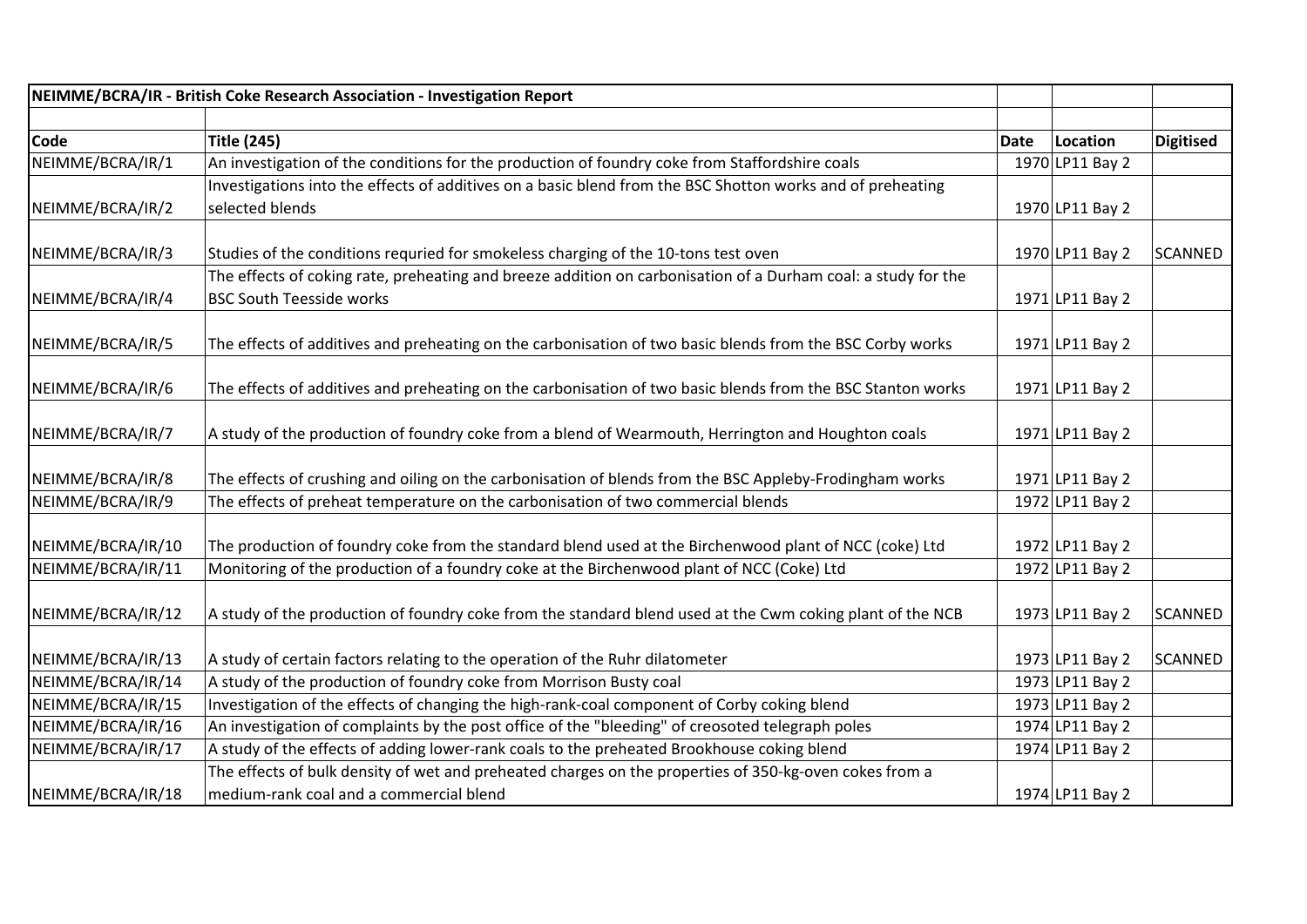|                   | A 10-t oven investigation of the effects of changing the proportion of high rank coal in wet and preheated        |                 |         |
|-------------------|-------------------------------------------------------------------------------------------------------------------|-----------------|---------|
| NEIMME/BCRA/IR/19 | Scunthorpe blend                                                                                                  | 1974 LP11 Bay 2 |         |
|                   |                                                                                                                   |                 |         |
| NEIMME/BCRA/IR/20 | The measurement of benzene-soluble matter and benzo(a)pyrene in coke-oven environments                            | 1975 LP11 Bay 2 | SCANNED |
|                   | A transportable chromatograph for the determination of concentrations of the principal components of benzole      |                 |         |
| NEIMME/BCRA/IR/22 | in coke-oven gas, wash oils and crude spirit in field trials                                                      | 1975 LP11 Bay 2 |         |
| NEIMME/BCRA/IR/23 | Evaluation of wet and preheated Easington high and low main coals by 10-t-oven tests                              | 1975 LP11 Bay 2 |         |
| NEIMME/BCRA/IR/24 | Evaluation of blends in the 10-t oven for the British Steel Corporation (Corby)                                   | 1975 LP11 Bay 2 |         |
| NEIMME/BCRA/IR/28 | Evaluation of the effects of preheating a blend of Polish coals                                                   | 1976 LP11 Bay 2 |         |
|                   | A 10-t-oven study of the effects of changing the proportion of high-rank coal in wet and preheated BSC            |                 |         |
| NEIMME/BCRA/IR/29 | Scunthorpe blends                                                                                                 | 1976 LP11 Bay 2 |         |
| NEIMME/BCRA/IR/31 | The new test-plant facilities: description and report of performance                                              | 1976 LP11 Bay 2 |         |
|                   |                                                                                                                   |                 |         |
| NEIMME/BCRA/IR/32 | Initial studies of the effects of pipeline charging of preheated coal blends                                      | 1976 LP11 Bay 2 | SCANNED |
|                   | The nature, treatment and disposal of sludge in the carbonization industry: analytical and disposal               |                 |         |
| NEIMME/BCRA/IR/33 | considerations                                                                                                    | 1976 LP11 Bay 2 |         |
| NEIMME/BCRA/IR/34 | Preliminary report on the recovery of solids from the charging-main effluent by centrifuging                      | 1976 LP11 Bay 2 |         |
| NEIMME/BCRA/IR/35 | A report of investigations carried out to determine means of effectively sealing coke-oven charge-hole lids       | 1976 LP11 Bay 2 | SCANNED |
|                   |                                                                                                                   |                 |         |
| NEIMME/BCRA/IR/37 | Preheating and pipeline-charging of coal to a 6.5-M oven                                                          | 1977 LP11 Bay 2 | SCANNED |
| NEIMME/BCRA/IR/38 | The size and strength of corresponding BCRA test-oven cokes                                                       | 1977 LP11 Bay 2 |         |
| NEIMME/BCRA/IR/41 | Blend studies on behalf of the British Steel Corporation (Scottish division)                                      | 1977 LP11 Bay 2 |         |
|                   | A report of the work of the BCRA ad hoc working group on methods of analysis for polynuclear aromatic             |                 |         |
| NEIMME/BCRA/IR/43 | hydrocarbons June 1974 to December 1976                                                                           | 1977 LP11 Bay 2 | SCANNED |
| NEIMME/BCRA/IR/45 | A report on 350-kg-oven tests on the effects of adding coal briquettes to coal blends                             | 1978 LP11 Bay 2 |         |
|                   | A 6.5-m (17-t) oven investigation into the effects of adding low- and medium-volatile coals to Redcar base coal   |                 |         |
| NEIMME/BCRA/IR/46 | when charged wet and preheated (Cerchar) by pipeline and gravity                                                  | 1978 LP11 Bay 2 |         |
| NEIMME/BCRA/IR/48 | Laboratory-scale studies of the effect of hot inert gas and steam on the caking properties of coal                | 1978 LP11 Bay 2 |         |
|                   | A 6.5m (17-t) oven investigation of the effects of replacing Yorkshire coals by a medium-rank low-sulphur coal in |                 |         |
| NEIMME/BCRA/IR/49 | a preheated coking blend, on behalf of BSC (Scunthorpe)                                                           | 1978 LP11 Bay 2 |         |
| NEIMME/BCRA/IR/50 | A comparison of the cokes made in the BCRA 6.5m (17-t) oven and at the BSC Llanwern coking plant                  | 1978 LP11 Bay 2 |         |